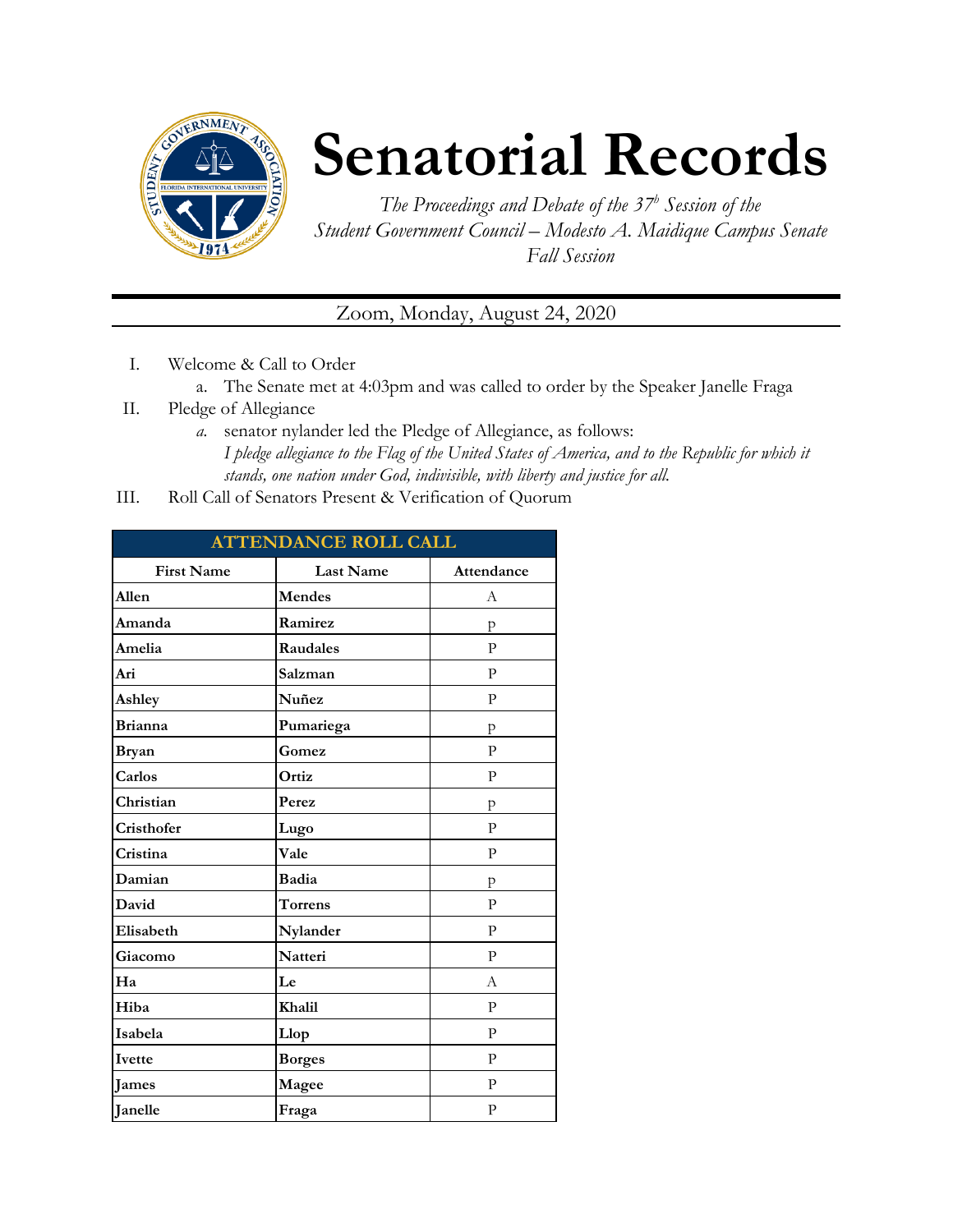| Jocelyn               | Correa         | p                                   |
|-----------------------|----------------|-------------------------------------|
| <b>Jordan Morejon</b> | Castelli       | P                                   |
| Julio                 | <b>Burgos</b>  | $\mathbf{P}$                        |
| Kamila                | Fernandez      | p                                   |
| Karla Sofia           | Perez          | p                                   |
| Kristina              | Kuhdiakova     | P                                   |
| Marilyn               | Gonzalez       | $\mathbf{P}$                        |
| <b>Nicholas</b>       | Pastrana       | $\mathbf{P}$                        |
| Nitya                 | Ramalingam     | P                                   |
| Rafael                | Vasquez        | P                                   |
| Salma                 | Atassi         | $\mathbf{P}$                        |
| Sandro                | <b>Alvarez</b> | $\mathbf{P}$                        |
| Sergio                | <b>Reyes</b>   | P                                   |
| Shahnawaz             | Rafi           | A                                   |
| Sophonie              | Rosier         | A                                   |
| <b>VACANT</b>         | <b>VACANT</b>  |                                     |
| <b>VACANT</b>         | <b>VACANT</b>  |                                     |
| <b>SENATE SEATS</b>   | 37             |                                     |
| <b>VACANT SEATS</b>   | $\overline{2}$ | <b>QUORUM</b><br><b>ESTABLISHED</b> |
| <b>SENATORS</b>       |                |                                     |
| <b>PRESENT</b>        | 33             |                                     |
| <b>AMT FOR QUORUM</b> | 18             |                                     |

- IV. Approval of the Minutes from July 27, 2020
	- a. senator nylander moves to approve the minutes from last meeting, senator alvarez seconds, motion passes.
- V. Adoption of the Agenda
	- a. senator nylander moves to adopt todays agenda, senator lugo seconds, motion passes.
- VI. Invited Speakers
	- a. SGA Installation: Dr. Bejar
	- b. State of the Union Address: Madam President Alexandra Valdes
		- i. Congratulations on the groundbreaking legislation that was passed this summer semester!
		- ii. FIU's number one priority is the safety and health of our university community.
		- iii. students and faculty that return to campus will be given face masks and changes have been made to accommodate social distancing in order to maintain a clean university environment.
		- iv. SGA will be fundraising for the food pantry all semester long.
- VII. Committee Reports
	- a. Finance Committee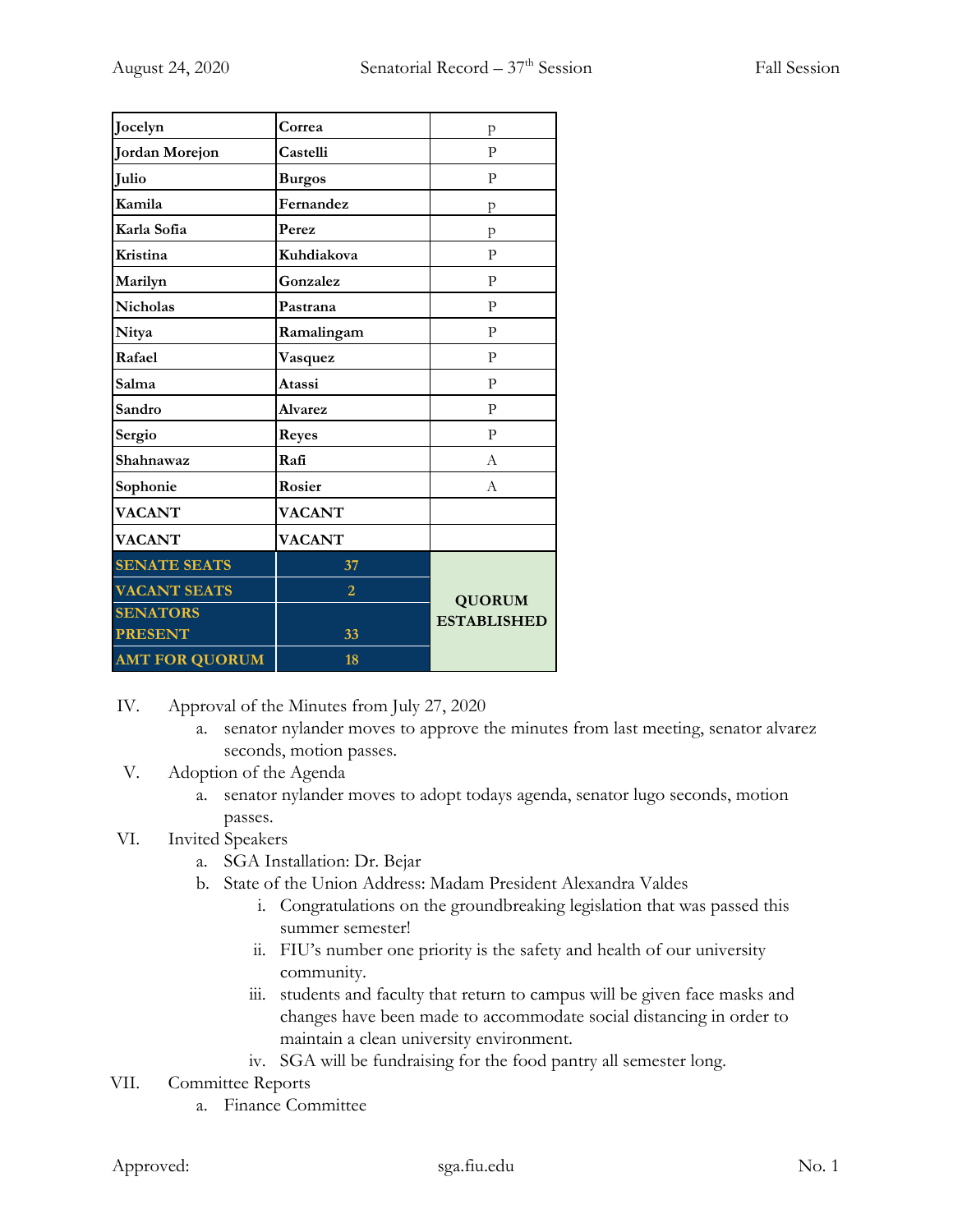- i. meetings will be at 1:30 on mondays
- ii. If you have any questions, please contact sgafinance  $\omega$  fiu.edu
- b. Rules, Legislation, and Judiciary Committee
	- i. meetings will be from 2-3pm on mondays
	- ii. deadline for submitting legislation is on sundays at 11:59pm
	- iii. If you have any questions, please contact sgarules  $@$  fiu.edu
- c. Operational Review Committee
	- i. meetings will be mondays from 3-4pm
	- ii. If you have any questions, please contact sgaorc@fiu.edu
- d. Internal Affairs Committee
	- i. starting next week we will begin monitoring office hours.
	- ii. a form will be sent so senators can fill out their desired office hours.
	- iii. If you have any questions, please contact sgainternal@fiu.edu
- e. Student Advocacy Committee
	- i. If you have any questions, please contact sgaadvocacy@fiu.edu
- f. Graduate and Professional Students Committee
	- i. working on fall plan for GPSC, spoke on funding graduates for virtual conferences.
	- ii. meetings will be held 2:45-3:45pm on mondays
	- iii. If you have any questions, please contact GPSCchair@fiu.edu
- g. Mental Health Ad Hoc Committee
	- i. If you have any questions, please contact sgahealth@fiu.edu
- VIII. Executive Board Reports
	- a. Senate Speaker Fraga
		- i. Fall 2020 Welcome Week!
			- 1. Keep up with the Instagram and events
			- 2. Encourage people to donate to the food pantry
		- i. If you have any questions, please email sgaspeaker@fiu.edu
	- a. Speaker Pro Tempore Gomez
		- i. the judicial reform bill will make its way to senate within the next 2 weeks.
		- ii. AMCA reached out and informed us that undergraduate teams are welcome.
		- ii. If you have any questions, please email sgaprotemp@fiu.edu
	- b. President Valdes
		- i. go.fiu.edu/wowfoodpantry is the link to donate to the food pantry
		- ii. If you have any questions, please email sgapres@fiu.edu
	- c. Vice President Ibarria
		- i. SGA speaks will be held this thursday
		- ii. if you have any questions, please email sgavp@fiu.edu
	- d. Comptroller Rubido
		- i. final numbers have not been obtained as to the impact that COVID-19 has on the SGA budget.
		- ii. purchases have been limited to essential items only for the time being.
		- iii. office hours monday 3-4, tuesday 3-4, friday 5-6
		- iv. If you have any questions, please email sgacomp@fiu.edu
	- e. Chief Justice De La Osa